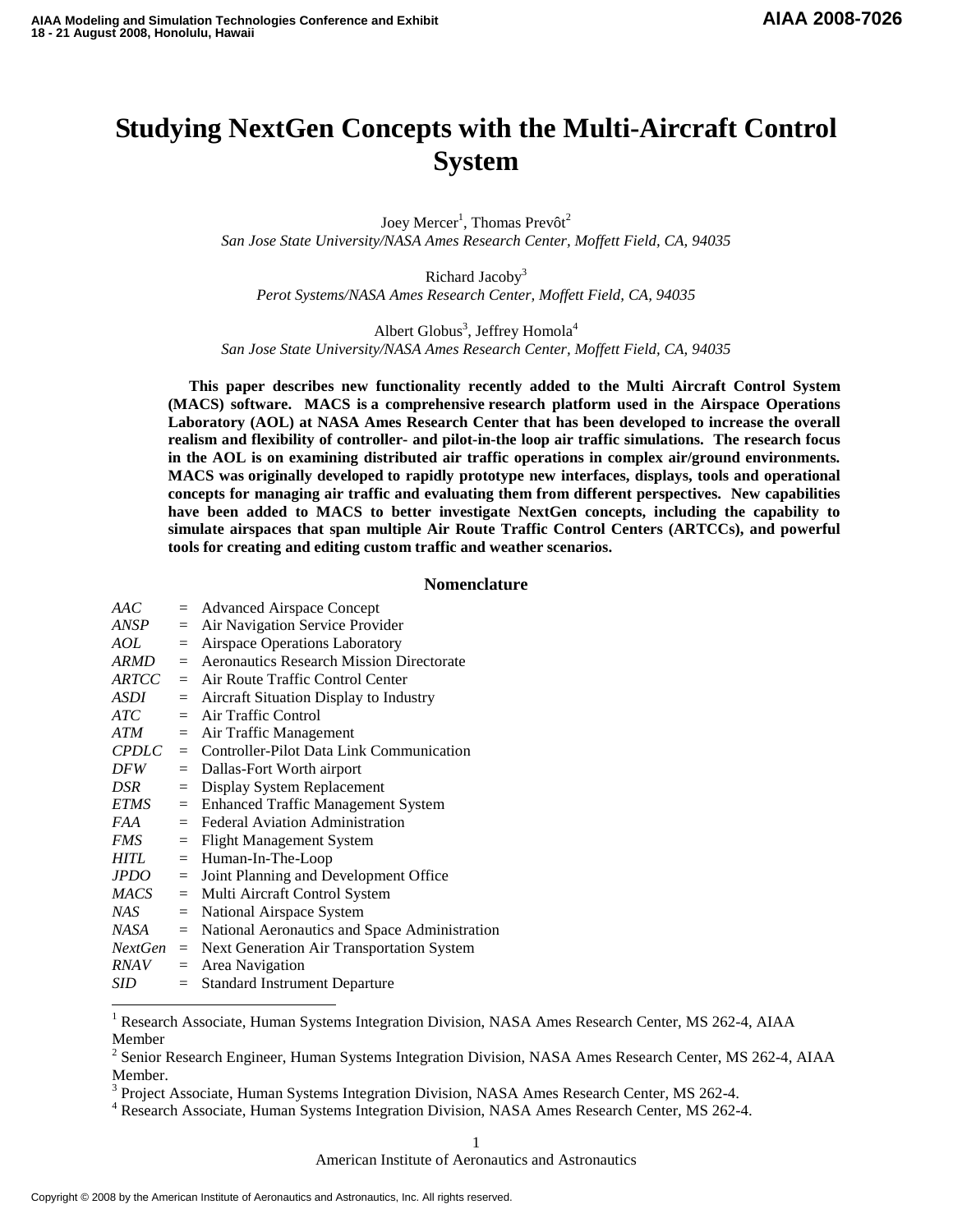| STAR       | $=$ Standard Terminal Arrival Route                       |
|------------|-----------------------------------------------------------|
|            | $SUA$ = Special Use Airspace                              |
|            | $TRACON = Terminal RADAR Approach Control$                |
|            | $TSAFE$ = Tactical Separation-Assisted Flight Environment |
| <i>VOR</i> | $=$ VHF Omni-directional Range                            |
| ZID        | $=$ Indianapolis ARTCC                                    |

## **I. Introduction**

he air traffic management (ATM) concepts defined in the Next Generation Air Transportation System (NextGen) <sup>1</sup> include a shift towards trajectory-based operations and larger planning horizons, aiming to become The air traffic management (ATM) concepts defined in the Next Generation Air Transportation System (NextGen)<sup>1</sup> include a shift towards trajectory-based operations and larger planning horizons, aiming to become a more stra (ANSP) is expected to change significantly. The ANSP of NextGen will be less tactical, and focus on "the strategic management of traffic flows in high density airspace." When also considering the predicted growth in traffic levels, it becomes possible that an ANSP will be managing complex flows of traffic over longer time horizons.

Research in NASA's Airspace Operations Laboratory (AOL)<sup>2</sup> at the Ames Research Center uses the Multi-Aircraft Control System (MACS)<sup>3,-5</sup> to investigate NextGen concepts through Human-In-The-Loop (HITL) simulation. The MACS software is used for building the appropriate air traffic environments and operator workstation prototypes to evaluate candidate roles and responsibilities, and see how controllers and pilots manage the traffic situation. The ongoing research associated with NextGen ATM operations has required that new capabilities be added to MACS in order to simulate the traffic scenarios necessary to appropriately test those concepts.

In this paper we present new capabilities implemented for the MACS software. Functionality is discussed to illustrate how MACS can be used as an effective tool for simulating prototype ATM working environments, producing research that addresses the human factors associated with operator roles and responsibilities, and the human/system/automation interaction issues inherent in NextGen concepts. Funding for this work was provided by NASA's Aeronautics Research Mission Directorate (ARMD) and Airspace Systems research program.

#### **II. Simulation Infrastructure**

Previous research conducted in the AOL has mostly looked at concepts focused around one major airport or taking place in a generic airspace. Full exploration of these concepts was achieved within just one Air Route Traffic Control Center (ARTCC), and typically only a few sectors within that ARTCC. By contrast, NextGen concepts that are more strategic and trajectory-based in nature need to be investigated on an appropriately larger scale, potentially ranging from one or two ARTCCs in the National Airspace System (NAS) to NAS-wide operations. However, being limited to examining concepts within just one ARTCC did not allow the AOL to easily study the issues pertaining to the coordination procedures between ARTCCs, coordination between neighboring metroplex airports, or the implications of a tested operational concept over long en route segments.

As the scale of the concepts being investigated grew, the requirements for those research activities evolved, creating a need to provide a simulation environment for large scenarios. In response, the capability to simulate an airspace that can extend across multiple ARTCCs has been implemented in MACS, enabling researchers to investigate "bigger" ATM concepts.

### **A. Multiple ARTCCs**

Before startup, MACS requires that an airspace be specified, so as to load the correct navigation database associated with that airspace. An airspace's database includes several elements that collectively are referred to as an adaptation. At a minimum, a given adaptation will include waypoints, VORs, Navaids, sector boundaries, sector names, TRACON video maps, airways, jet routes, meter fixes, Special Use Airspaces (SUAs), published Standard Instrument Departures (SIDs) and Standard Terminal Arrival Routes (STARs), and airports and runways. Additionally, an airspace adaptation can include sector frequency assignments, published holding patterns, and TRACON RNAV route definitions.

In order to simulate multiple ARTCCs, the architecture used by MACS to load a database was modified to include parameters for a primary airspace adaptation as well as any number of auxiliary airspace adaptations. Inside a configuration file using the "Airspace Directory" parameter, the user specifies the primary airspace adaptation. If additional airspace adaptations are desired, the user can specify them using the "Secondary ARTCCs Directories" parameter.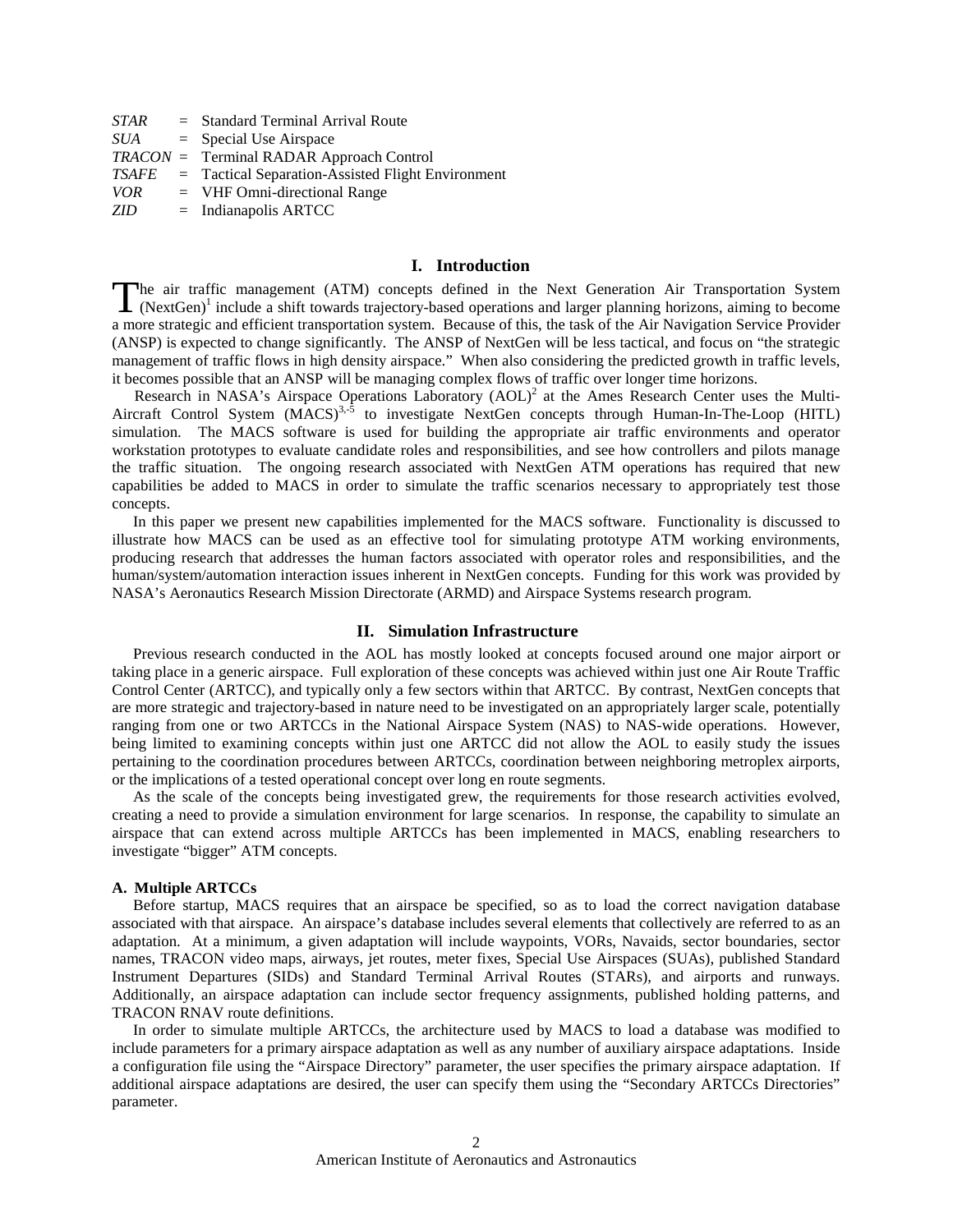Loading multiple airspace adaptations required that certain objects in the navigation databases be redefined. To avoid duplicate object names, more specific naming conventions were adopted in MACS. Sector names and runways were originally identified without reference to their specific ARTCC, such as "runway 18R" or "sector 91." To be compatible with the multiple ARTCC architecture, a new naming convention was implemented that included the ARTCC as part of the object name. Taking from the previous example, the new object names would be "DFW18R" for the runway and "ZID\_91" for the sector. Although the new naming convention was necessary for loading multiple airspace adaptations, it was implemented in a way that maintained a level of flexibility and backwards-compatibility for specific situations. When controllers initiate the handoff of a plane from their sector to the next, they expect to only need to specify the two-digit sector number (e.g., 91). Even after the databases were changed to the new naming convention, this method of initiating handoffs was preserved in order to maintain consistency with the controller's expectations of standard working procedures.

### **B. Traffic Levels**

When simulating a test airspace, regardless of size, the surrounding area's traffic needs to be sufficiently populated so as to look realistic and not too sparse. If the traffic is too light, there can be a false lack of external pressure on the test airspace. When this requirement is applied to large airspaces spanning multiple ARTCCs, the traffic count of a simulation's scenario files can become very high.

Processing the data for a simulation of 1,500 planes per hour can be resource-intensive for even above-average computers. A user-configurable option has been implemented in MACS that can dynamically adjust the data communication rates of flight state data. This functionality helps workstation computers to better cope with processing the large number of data messages when simulating several hundred aircraft. With this functionality, standard output rates (nominally 1sec updates) will apply when the total number of active aircraft is relatively small. As traffic levels increase, the output rate can be reduced to varying degrees depending on how many active aircraft are in the scenario.

#### **C. Time Factor**

One of the primary reasons for simulating larger airspaces is to capture data from traffic scenarios spanning long en route flight segments, usually to observe how inter-facility coordination affected the traffic, and/or how strategic decisions early on played out over the long run. For example, a researcher may want to run a HITL simulation to investigate how effective en route speed adjustments (near Top Of Climb) are at delivering reasonably spaced streams of traffic to a TRACON meter fix at the Dallas-Fort Worth airport (DFW). For their experiment, the researcher may need to design traffic scenarios that follow flights from California to Texas, a trip that would take  $3^{1/2}$  hours in real-time. In order to obtain enough data for statistical analyses, such a study would become an enormous time commitment. A new capability has been added to MACS that can vary the time rate of a simulation from real-time to faster rates of up to 20x, and to slower rates as low as a virtual "pause." This capability, combined with a configuration of multiple ARTCCs, could allow a researcher to staff test positions for ANSPs in both Northern and Southern California to manage the aircraft early in the en route phase of flight. The researcher could then speed up the simulation until the traffic approaches DFW, knowing that they could slow down to real-time or even pause the simulation to observe any interesting developments in the traffic. Lastly, the researcher would then slow the simulation back to real-time and staff test positions for ANSPs working the traffic arriving into DFW, finishing a complete end-to-end run much more quickly.

These new features in MACS will help to efficiently study large-scale traffic complexities such as inter-facility coordination, major traffic flow management initiatives, and multi-hour planning horizons. They also provide the robust simulation infrastructure necessary to investigate concepts on a scale that reflect the size and scope of NextGen ATM concepts.

# **III. The Scenario Editor**

Building effective traffic scenarios for ATM research is a central part of the simulation environment. This can often become a very time and labor-intensive task, requiring a significant amount of manual work to verify each aircraft's initial position, filed flight plan, and its Flight Management System (FMS) routing information. Additionally, the traffic scenarios need to meet desired airspace characteristics in order to provide the appropriate background for testing a particular hypothesis. This can also be a cumbersome process, which involves carefully controlling sector counts throughout the run, controlling the nominal conflicts throughout the run, and matching general flow patterns to either real-world tracks or the custom needs of a simulation. Adding a time-based metering environment to the traffic scenarios can require even more work to crafting a good traffic scenario.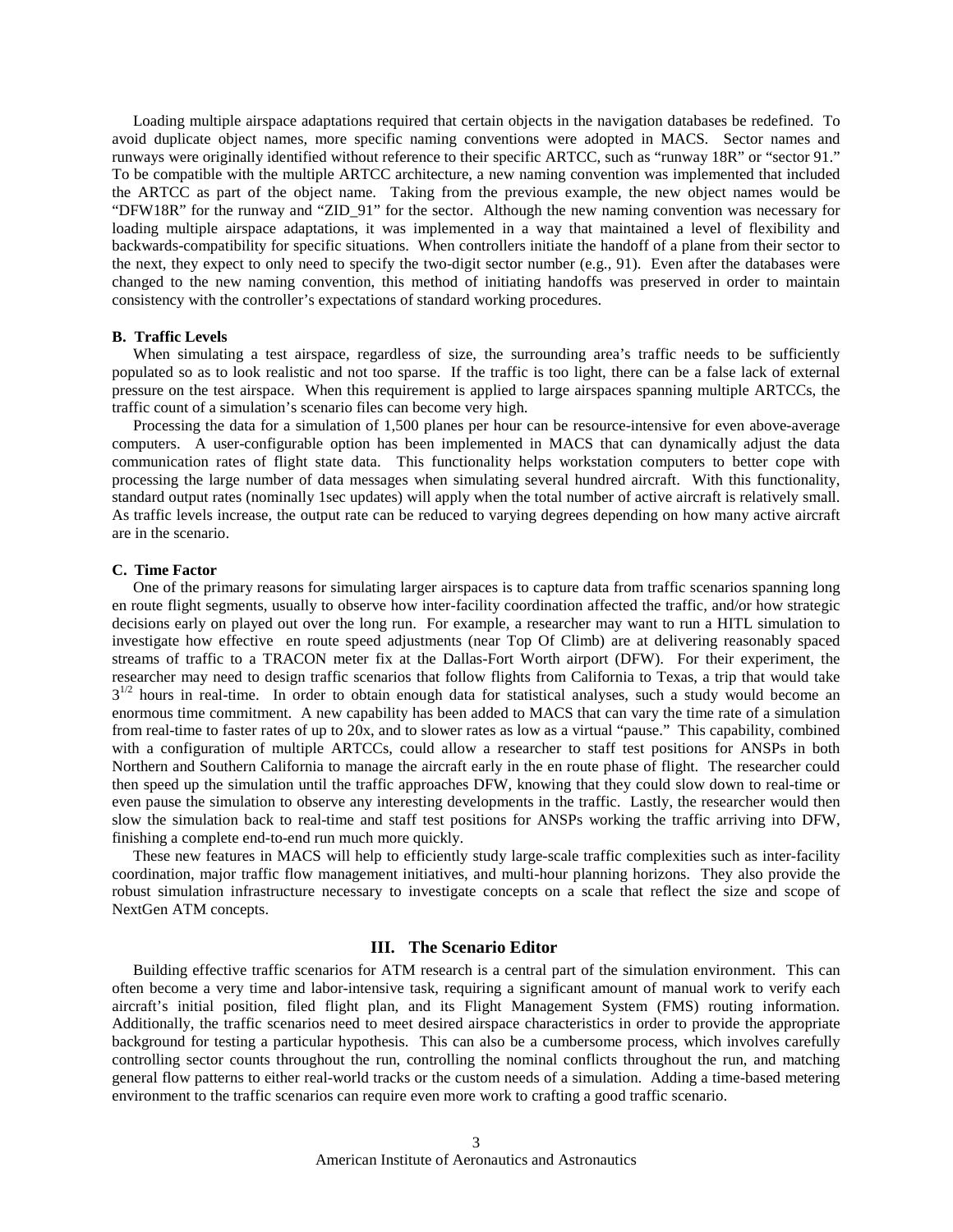The scenario creation and editing tools in MACS have been redesigned to give users easier and more powerful ways to build traffic scenarios. Functions for selecting multiple aircraft and effecting common operations on that selection make otherwise slow editing tasks significantly more efficient. Weather can also play a big role in traffic scenarios, and new weather editing tools have been incorporated into MACS' scenario editing tools as well. These new tools help users to more easily see how custom-created weather patterns interact with a particular traffic scenario, allowing for multiple design iterations to occur quickly and easily.

# **A. Editing Traffic Scenarios**

Most often the starting point for creating traffic scenarios are captures of live traffic, through certain data feeds such as Enhanced Traffic Management System (ETMS) or Aircraft Situation Display to Industry (ASDI) data. This can be an effective method for replicating realistic flows and traffic patterns in a simulation, but getting the MACS scenario file completely correct can also become time-consuming.

The data obtained from live traffic feeds typically consists of the filed flight plan, current location, callsign, and beacon code. This level of information unfortunately does not cover all the parameters needed for a simulation file. Current speed, climb speed, descent speed, approach speed, landing speed, current heading, and Mode Control Panel (MCP) target values, are necessary to correctly simulate an aircraft. Additionally, routing programmed in an aircraft's Flight Management System (FMS) can potentially differ from the filed flight plan, another parameter that is required for a MACS scenario file. When converting data from live traffic feeds, the Scenario Editor's automation goes beyond simply parsing the filed flight plan, and attempts to alleviate some of the "hand-editing" by automatically filling out the scenario files with the following functions:

- 1) Sets the FMS route to be equivalent to the ATC filed flight plan. The user can then later modify the routes if discrepancies between the two are desired.
- 2) Recognizes the airplane type and fills in any missing altitude, speed, and heading values. If any preexisting values are found to be outside of the nominal performance envelope for an aircraft type, the Scenario Editor will also automatically substitute the nearest acceptable value.

With these actions already done by the automation, hand-editing would only be necessary for any flight plans or aircraft types that were not recognized by the Scenario Editor. Once identified, it is a straight-forward process of selecting a valid aircraft type and entering a new flight plan for those few aircraft. These capabilities significantly reduce the amount of time it takes to convert live data into complete traffic scenarios, making live data feeds an attractive option for creating scenario files.

Rather than creating entirely new scenarios for every simulation, a user may prefer to modify existing scenarios instead. The new Scenario Editor in MACS includes both graphic and tabular displays to provide simple methods for editing scenario files. The graphic display's appearance is that of a generic ATC display, capable of showing sectors, waypoints, jet routes, etc. An included time slider allows the user to view the scenario progress through time, giving the user visual feedback of the scenario's entire duration (see Figure1).

After loading an existing scenario file, the graphic display shows where all the aircraft will be when they become active in the simulation. With the time slider, the user can see if and when aircraft appear later in the scenario, and



4 **Figure 1. The Scenario Editor's graphic display combines a generic ATC display with a time slider. The** image on the left shows a scenario file's traffic at time-zero, whereas the image on the right shows the **same traffic 10 minutes into the scenario.**

American Institute of Aeronautics and Astronautics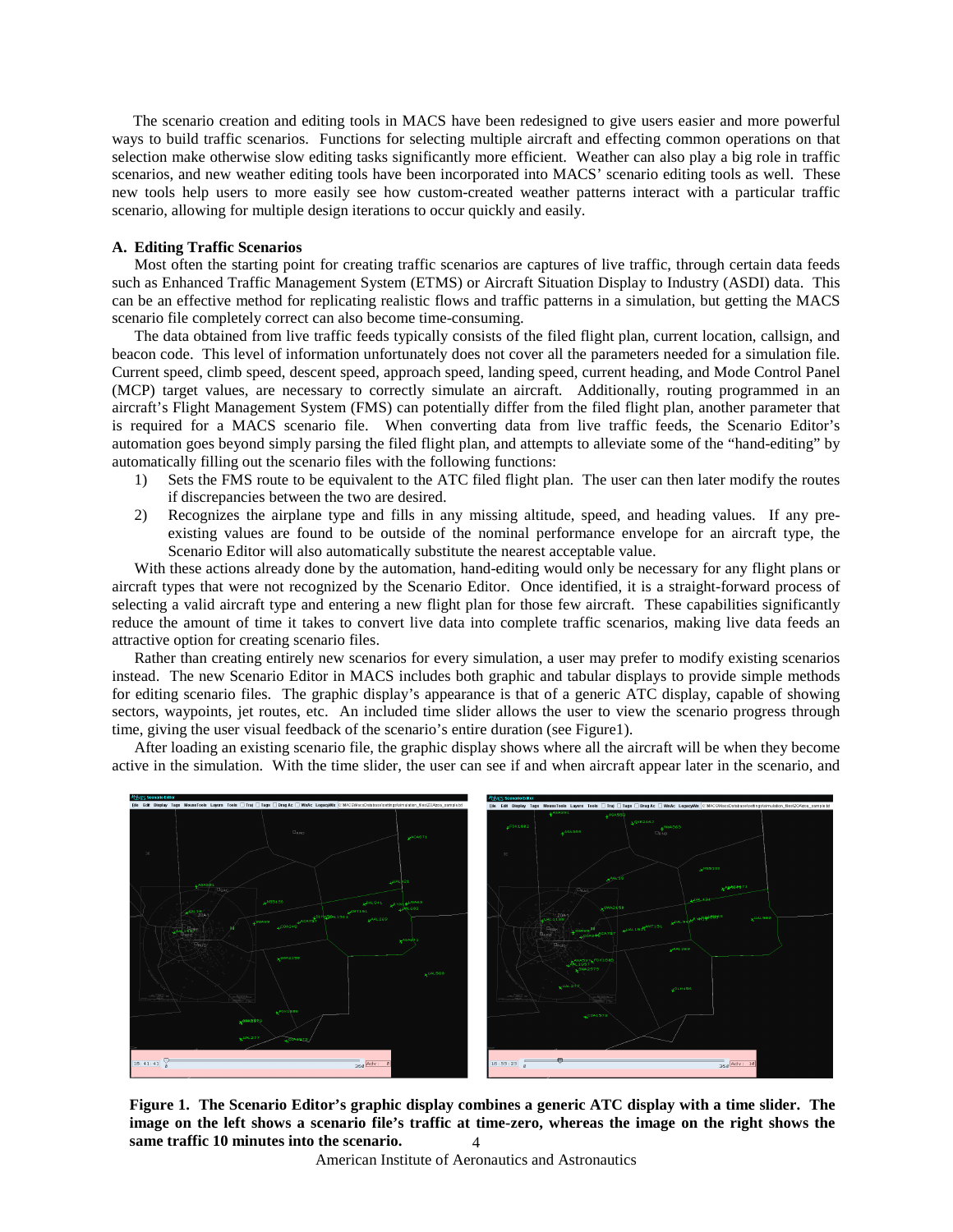also what the traffic picture might look like after aircraft reach their destination and are removed from the scenario.

The editing tools in the Scenario Editor are designed to perform operations on the entire "selection," which can consist of one or as many as all aircraft. Selecting aircraft can be done individually, or by entire areas such as ATC sectors or drawn selection rectangles. In cooperation with the ability to select multiple aircraft, the functions incorporated into the Scenario Editor can significantly speed up otherwise time-consuming tasks. As an example, a user could drag a selection rectangle to select all aircraft in a particular area. They could then display the current routes for those aircraft, and decide to move all aircraft further out. This can be accomplished either with the "Drag Aircraft" function for a drag-and-drop solution, or with the "Move Aircraft in Time" function to specify the number of seconds to move the aircraft forward or backwards along their route.

During a simulation, it may be desirable to have multiple variations of a base scenario file, as opposed to using the same scenario for every run. Typically the variations are small, so as to not turn the scenarios themselves into a major variable within an experiment. To create a variation of a scenario file, tools for "jiggling" traffic have been recently added to the Scenario Editor. Selected aircraft can be jiggled in speed, where the speed will be randomly modified by a specified jiggle factor (e.g., 0.02 mach or 30 knots). This same functionality also exists for altitude, initial latitude/longitude location, and the time-along-route function described above.

If smaller scenarios are needed, (i.e. training), the Scenario Editor's "Decimate Aircraft" function is useful for easily reducing the number of aircraft in a scenario file. Aircraft can also be duplicated with the Scenario Editor, which can then be edited with the jiggling tools to quickly increase the number of aircraft in a scenario file, without having identical "waves" of traffic during a simulation. Additionally, to avoid the risk of identical callsigns in a simulation, the Scenario Editor has functionality that, when duplicating aircraft, automatically makes the callsigns of new aircraft unique.

Another method for selecting and editing aircraft is through the Scenario Editor's tabular display (see Figure 2). The tabular display provides the user with a familiar spreadsheet interface to allow for sorting and simple arithmetic

functions on scenario files. For example, through the tabular display, a user can highlight multiple aircraft (rows) and set the destination airport to be San Francisco as well as increase the descent speed by 20 knots for all selected aircraft. Having these features integrated into the Scenario Editor enables a user to do all editing, both graphically and via spreadsheet, without the need to switch back-and-forth between programs. The tabular display also incorporates basic automation to correctly propagate the changes of one field across other related fields. If a departure airport is changed for example, that change will also automatically update both the filed flight plan and FMS route fields, saving the user from having to make each change separately.

Simulations often bring specific requirements to a traffic scenario file, with a carefully controlled aircraft count being the most common. Current-day operations tend to work within the limits of a sector's Monitor Alert Parameter (MAP), while some NextGen



**Figure 2. The tabular display in the Scenario Editor provides a familiar spreadsheet interface to the user. Selecting aircraft in the tabular display also highlights those aircraft in the graphic display.**

concepts are investigating double and triple those numbers. Validating a scenario file's aircraft counts for a given sector historically involved running the simulation in real-time, and manually counting the number of aircraft at regular intervals. Adjustments to the scenario file were then made, and then the process was repeated until an appropriate traffic level was achieved. A function within the Scenario Editor avoids this time-consuming process by working with a Load Graph view in MACS to plot the number of aircraft inside a given sector over time (see Figure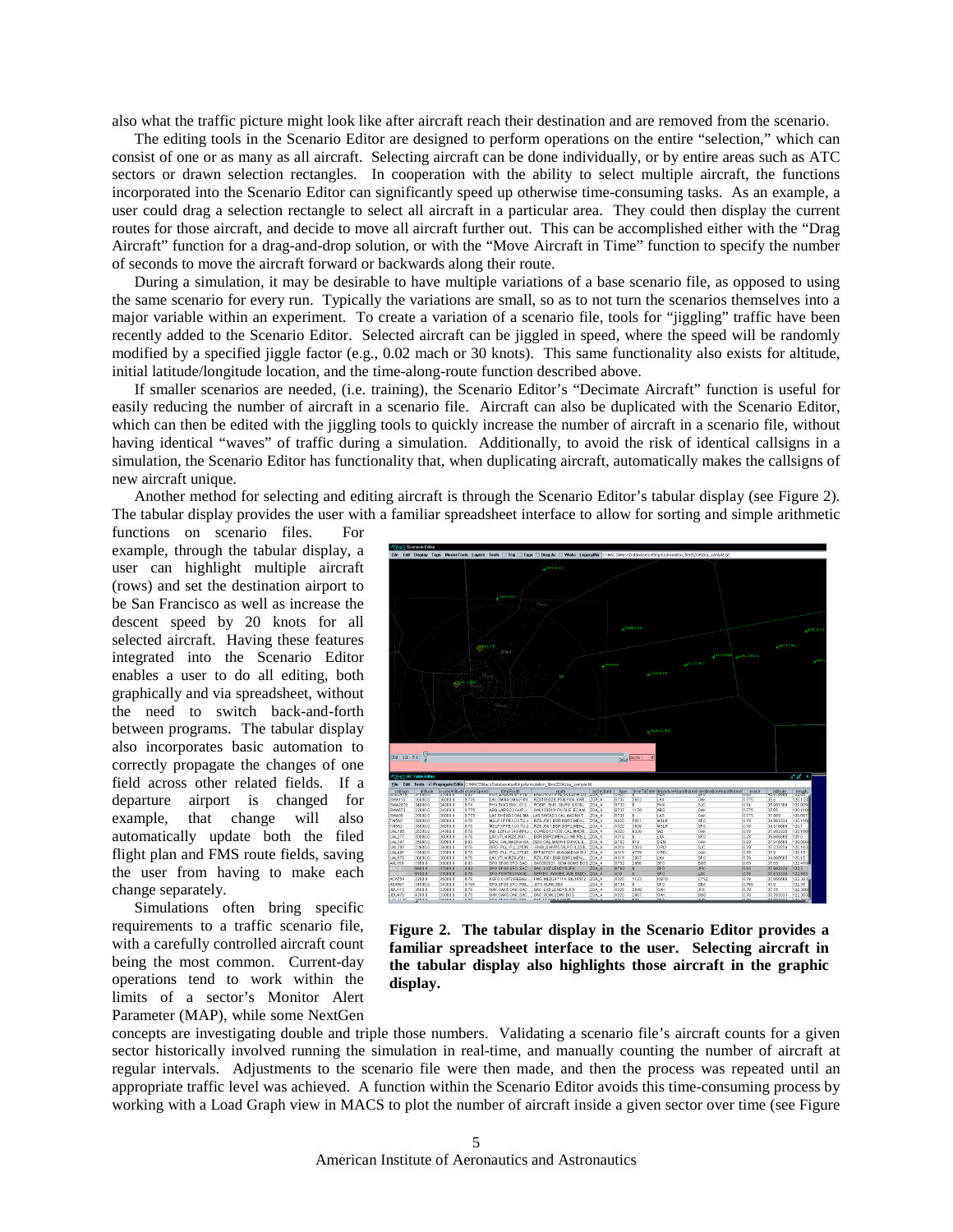3). Also available for counting conflicts over time, this functionality greatly reduces the time spent between design iterations, enabling users to make edits to the scenario and immediately re-plot the aircraft count data in the Load Graph to view the results of their modifications.

## **B. Editing Weather Scenarios**

Weather can be an important part of a simulation, and correctly coordinating weather with a scenario's traffic can be a challenge. Weather editing is a third component of the new Scenario Editor within MACS, and includes drawing functions and tools for highlighting weather-aircraft interactions (see Figure 4).

The Scenario Editor's weather editing interface defines weather as one or more patterns, which can be thought of as weather cells. Each pattern has parameters for altitude tops and bottoms, and consists of one or more polygons. Each polygon has a specified



**Figure 3. With the Scenario Editor, a given scenario file's aircraft count data can easily be plotted in MACS' Load Graph view.**

size and can be assigned an intensity of low, medium or high. The size parameter of a pattern's polygon(s) allows the same pattern to be the size of a large weather front spanning an entire region of the country, or as small as localized afternoon showers. This flexibility can save time by allowing the re-use of drawn weather patterns for different scenarios that may focus on very different scales in terms of area.

Drawing weather polygons in the weather editor display is done with simple, intuitive tools. With the "Add Polygon" tool, the user can click inside of a drawing area at each point a polygon vertex is wanted, and double-click to finish the polygon. Individual points can be selected and dragged so the user can alter the shape of the polygon. An "Add Points" function in the Scenario Editor will insert more vertices along the edges of the polygon, offering the user a finer-level of control over the polygon's shape. When making more complex weather patterns with multiple polygons, the user may want to adjust the location of a polygon relative to the others, in which case the

"Select Polygon" tool is used, enabling an entire polygon to be selected and then dragged. Functions for loading archived patterns, as well as functions for deleting points, polygons, and patterns are also available in the weather editor display.

When the polygons of a weather pattern are done being edited, that pattern can be added to the Scenario Editor's graphic display, ready for an associated path to be defined. Similar to current-day weather displays on the radar screens of air traffic controllers, when a Scenario Editor's weather pattern moves along a path over time, it does so in steps, or incremental jumps. The size of these steps is nominally set to six minutes, but can be easily changed by the user. Each step within a pattern's path can be treated independently from the others, giving significant control over how weather patterns can morph over time. In addition to position updates between steps, the weather patterns can also be set to randomly rotate and change size and shape, approximating the natural movement of real weather cells. The ability to specify steps independently allows for patterns to suddenly



**Figure 4. The weather editing display provides the interface for drawing weather polygons and patterns.**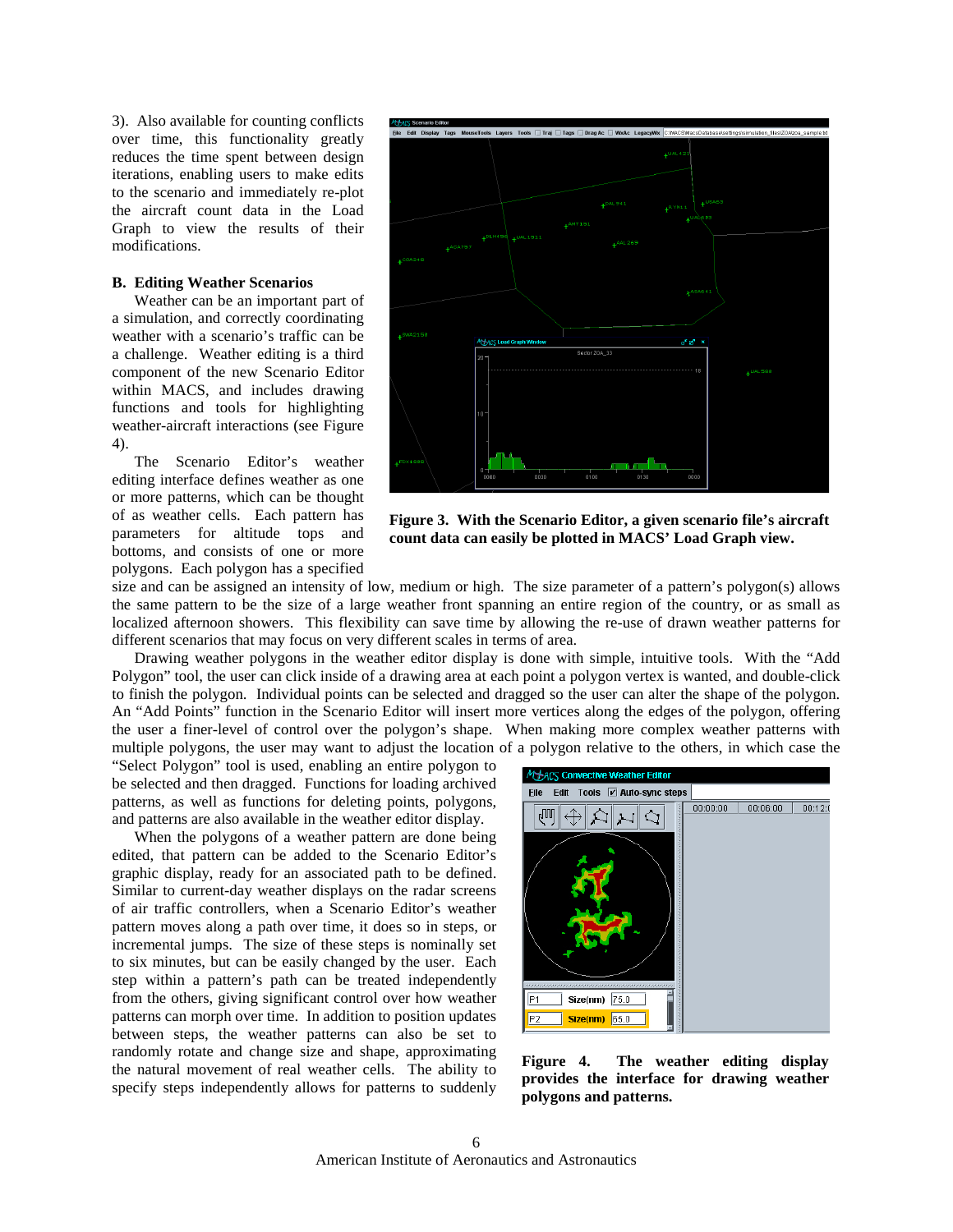increase or decrease their speed, and change in both size and shape as they move along their paths.

As an alternative to specifying the parameters for every step of a weather pattern's path, the Scenario Editor has the capability to automatically "fill-in" steps. With just the first step fully defined, selecting the "Auto Fill Steps" function can fill in any other selected steps within a given path. This function will preserve the nominal speed, direction, and altitude settings, but will slightly vary the size, rotation factor, and shape of the weather pattern's steps. Additionally, functions for randomizing steps have been incorporated into the Scenario Editor, which offer a one-click solution for generating completely new paths for a given weather pattern. The "Jiggle Steps" function can be used repeatedly or in combination with the "Undo" function, until a satisfactory path with desirable mutations between steps has emerged. This approach makes an otherwise labor-intensive task faster, more efficient, and also very flexible, greatly reducing the amount of time needed to generate quality weather scenarios.

Once weather patterns have been created and their paths defined, the Scenario Editor contains capabilities that enable the user to visualize, and optionally modify, the interactions between the traffic and the weather. An "Add Aircraft Flying Through Weather To Selection" function will recognize the path of any present weather patterns, and detect all instances throughout the scenario when aircraft penetrate the weather. The detection criteria can be configured to check for penetration of only certain intensities, to check within certain periods of time, and to assume a specified type of weather movement (e.g., static or step-wise). Aircraft that are predicted to penetrate weather will be automatically selected within the Scenario Editor's graphic and tabular displays, ready for modification with the editing tools. Additionally, the points of penetration for the



**Figure 5. Functions within the Scenario Editor can identify which aircraft could penetrate weather, and highlight exactly where the traffic and the weather will interact.**

entire scenario can be displayed, providing quick feedback to the user as to where the traffic could potentially interact with the weather. The penetration markers are also color-coded with the different weather intensity levels, identifying which intensity levels affected any of the aircraft in the scenario (see Figure 5).

The redesigned Scenario Editor in MACS provides several capabilities that make creating new and modifying existing scenario files a more efficient process. Producing quality scenario files that include customized traffic flows as well as dynamic weather can now be accomplished much faster and easier than before.

# **IV. Implementation of Automated Sector Operations**

Large-scale HITL simulations can have high staffing requirements when several sectors all need to be staffed by either participant or confederate controllers. At the same time, several areas of research related to NextGen concepts call for traffic densities much higher than the levels of traffic seen today<sup>1</sup>. It is believed that automation will help a controller manage such high numbers of aircraft, but exactly how much or which parts of the radar control task will be given to future automation is still unknown. Both the NextGen research and simulation logistics issues have prompted AOL researchers to begin implementing capabilities supporting automated sector operations into MACS.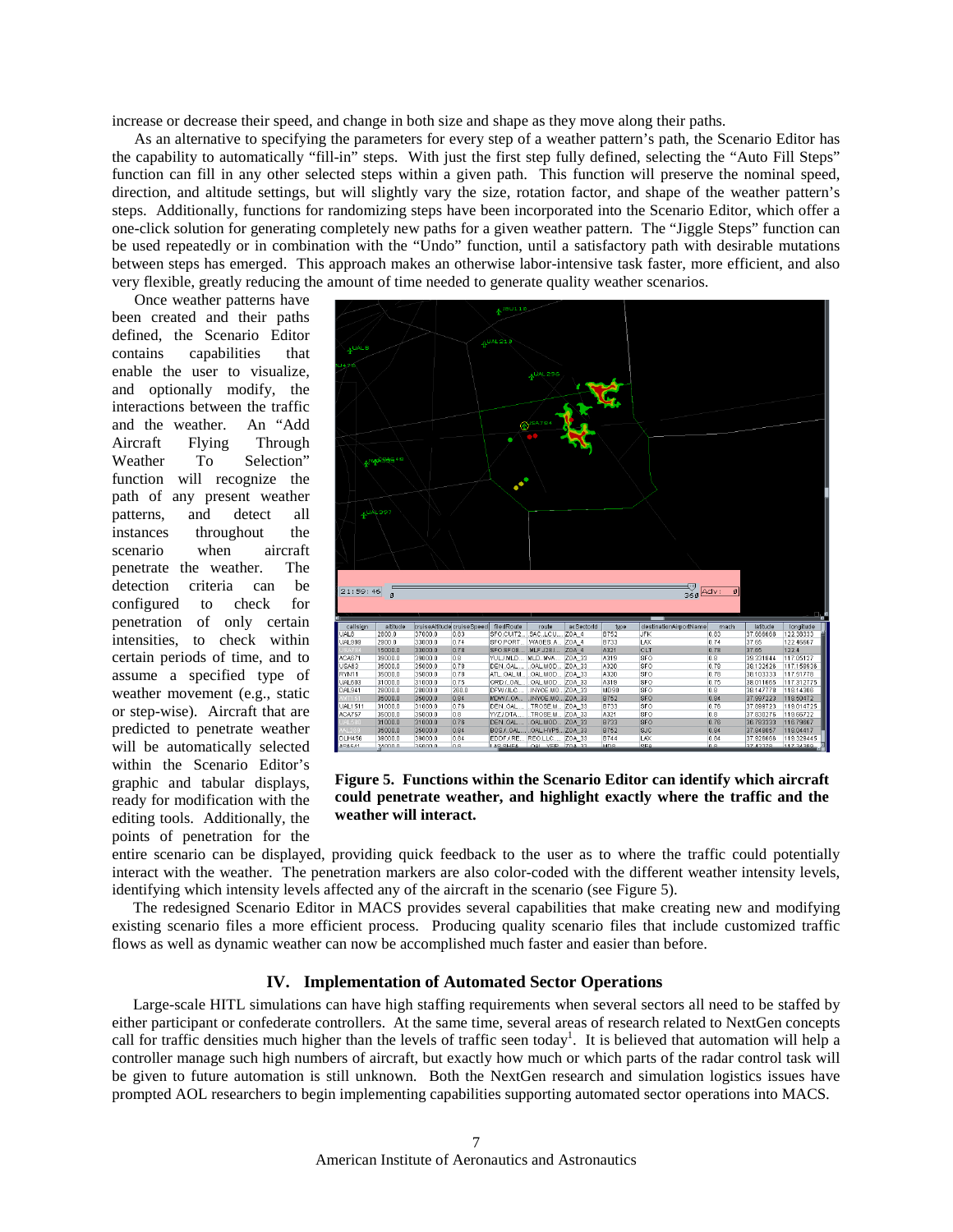A big step towards this goal was the recent integration of the Auto-Resolver and Tactical Separation Assisted Flight Environment (TSAFE) functions from the Advanced Airspace Concept (AAC)<sup>6</sup>. With only small changes to the assumptions about available surveillance information and the requirement for FMS-coupled Controller-Pilot Data Link Communication (CPDLC, or data-link), controller workstations in MACS have begun using machinebased separation assurance functions for managing traffic scenarios. Specifically, the AAC components provide automated conflict detection and resolution capabilities in both the strategic (medium-term) and tactical (short-term) domains. These new functions have recently been tested in HITL simulations partially under interactive modes<sup>7-9</sup>, but have also been operated as completely closed-loop operations.

Fully automated sector operations are not possible without addressing the more routine tasks of transfer of communications, handoffs, point-outs, climb and descent clearances, and pilot requests. Combined with data-link, functions within MACS can reliably automate the transfer of communication and handoff tasks. To date, point-outs and pilot requests can partially be managed by the automation, but more development and testing is still needed. Altitude clearances for climbs and descents can be handled with data-link when initiated as a down-link request from the pilot, and can also be automated procedurally. The procedural solution requires that a new set of flight rules be created that clears all aircraft flying under those flight rules to follow their FMS-computed vertical profile.

These methods of automating most of the radar controller's tasks associated with nominal sector operations will be further developed as part of an upcoming study that plans to have multiple radar positions controlled by automation rather than human operators.

# **V. Concluding Remarks**

The Multi Aircraft Control System (MACS) is a simulation platform developed in the Airspace Operations Laboratory (AOL) at NASA Ames Research Center that encompasses high-fidelity interfaces for operator workstations, a robust architecture that allows for the study of large-scale NextGen concepts, powerful tools helping researchers create realistic, complex, and custom scenarios, and the capabilities needed for automated sector operations. This paper has described new functionality recently added to the MACS software that can simulate airspaces spanning multiple ARTCCs, new tools for creating and editing custom traffic and weather scenarios, and new functionality for automating tasks associated with nominal sector operations. These capabilities allow researchers to more effectively investigate the human/system/automation interactions crucial to the implementation of the NextGen.

## **Acknowledgments**

The current MACS development is funded under the Airspace Systems project. We sincerely appreciate the help of many dedicated individuals at the NASA Ames Airspace Operations Laboratory, including Everett Palmer, Nancy Smith, Todd Callantine, and Paul Lee. Substantial support was provided by the NGATS Airspace project office and the NASA Ames Flight Deck Display Research Laboratory. This work could not have taken place without the active support of the Air Line Pilots Association, the National Air Traffic Controllers Association, and the Air Traffic Services Office of the Federal Aviation Administration. The authors deeply appreciate their interest in and support of our research*.*

#### **References**

- <sup>1</sup> Joint Planning and Development Office 2004, Next Generation Air Transportation System Integrated Plan. http://www.jpdo.gov/. <sup>2</sup> Prevot, T., Smith, N., Palmer, E., Mercer, J., Lee, P., Homola, J., and Callantine T. (2006) *The Airspace Operations*
- *Laboratory (AOL) at NASA Ames Research Center.* AIAA Modeling and Simulation Technologies (MST) Conference and
- Exhibit, Keystone, CO., AIAA-2006-6112.<br><sup>3</sup> Prevot, T. and Mercer, J. (2007) *MACS: A Simulation Platform for Today's and Tomorrow's Air Traffic Operations.* AIAA Modeling and Simulation Technologies (MST) Conference and Exhibit, Hilton Head, SC., AIAA-2007-6556.<br><sup>4</sup> Prevot, T. (2004) Rapid Prototyping and Exploration of Advanced Air Traffic Concepts. *International Conference on*
- *Computational and Engineering Science,* 26-29 July, Madeira, Portugal.<br>Prevot, T. (2002) Exploring the Many Perspectives of Distributed Air Traffic Management The Multi Aircraft Control
- System MACS. *International Conference on Human-Computer Interaction in Aeronautics, HCI-Aero 2002,* 23-25 October, Massachusetts Institute of Technology, Cambridge, MA.<br><sup>6</sup> Erzberger, H., 2004, *Transforming the NAS: The Next Generation Air Traffic Control System*, 24th International
- Congress of the Aeronautical Sciences, Yokohama, Japan, August 2005.